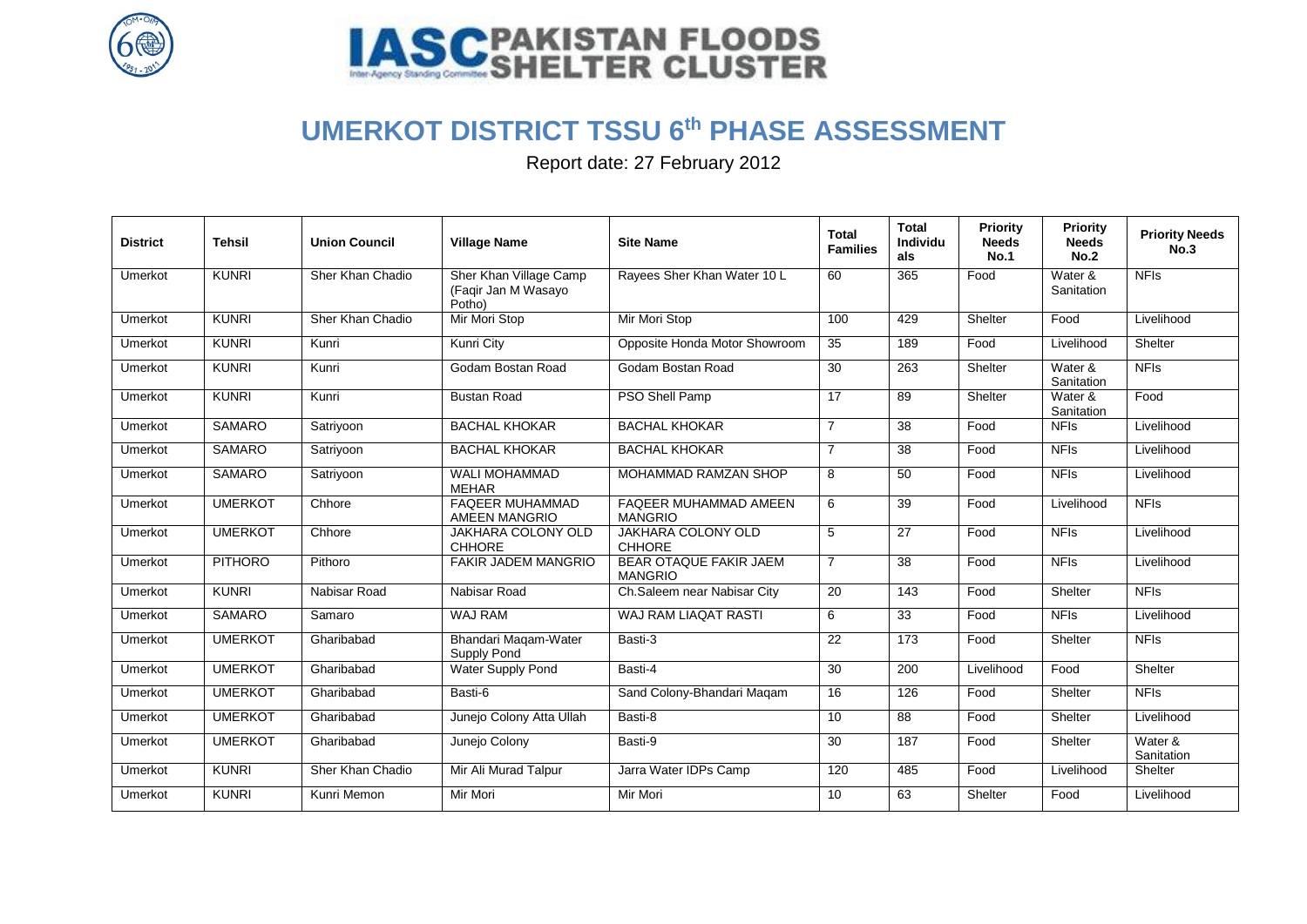

# **IASCPAKISTAN FLOODS**

| Umerkot | <b>SAMARO</b>  | Samaro              | <b>WALOSO ROAD PIR</b><br>SARHANDI RAJWA<br><b>SHAKH</b> | <b>WALOSO ROAD PIR SARHANDI</b><br>RAJWA SHAKH | $\overline{11}$ | $\overline{71}$ | Food    | Shelter              | <b>NFIs</b>           |
|---------|----------------|---------------------|----------------------------------------------------------|------------------------------------------------|-----------------|-----------------|---------|----------------------|-----------------------|
| Umerkot | <b>SAMARO</b>  | Samaro              | Ahmed Bhurgari                                           | Near station Road Ground Samaro<br>Road        | 30              | 133             | Food    | Shelter              | <b>NFIs</b>           |
| Umerkot | <b>SAMARO</b>  | Samaro              | Station Road ghulam<br>haider Bhurgari                   | Near Ground Samaro road<br>(Girdhari Lal)      | 12              | 65              | Shelter | Food                 | <b>NFIs</b>           |
| Umerkot | <b>SAMARO</b>  | Samaro              | Haji Kamal Khan Kapri<br>Farmer                          | <b>Near Station Road Ground</b><br>Samaro Road | 30              | 194             | Food    | Shelter              | <b>NFIs</b>           |
| Umerkot | <b>SAMARO</b>  | Samaro              | <b>ABDULLAH BOOTRANI</b><br>RAJWA SHAKH                  | ABDULLAH BOOTRANI RAJWA<br><b>SHAKH</b>        | 6               | 38              | Food    | <b>NFIs</b>          | Livelihood            |
| Umerkot | <b>SAMARO</b>  | Samaro              | Ahmed Bhurgari                                           | Near Railway Phatak                            | 32              | 138             | Food    | Shelter              | <b>NFIs</b>           |
| Umerkot | <b>SAMARO</b>  | Samaro              | Haji Ali Muhammad<br>Bhurgari                            | Near Ghulam Haider Phatak                      | 100             | 371             | Food    | Shelter              | Livelihood            |
| Umerkot | <b>SAMARO</b>  | Samaro              | <b>GHULAM NABI SHAH</b><br><b>OTAQ</b>                   | <b>GHULAM NABI SHAH OTAQ</b>                   | $\overline{9}$  | 61              | Food    | <b>NFIs</b>          | Livelihood            |
| Umerkot | <b>SAMARO</b>  | Samaro              | <b>MUHAMMAD URS KAPRI</b>                                | NEAR DARGAH SHAH ALI SHAH                      | 8               | 63              | Food    | <b>NFIs</b>          | Livelihood            |
| Umerkot | <b>SAMARO</b>  | Samaro              | <b>SAND KHAN KAPRI</b>                                   | DARGAH SHAH ALI SHAH                           | 6               | 37              | Food    | Livelihood           | <b>NFIs</b>           |
| Umerkot | <b>SAMARO</b>  | Samaro              | Ismail Khan Bhurgari                                     | Near Rilway Station Samaro                     | $\overline{20}$ | 119             | Food    | <b>NFIs</b>          | Shelter               |
| Umerkot | <b>PITHORO</b> | Pithoro             | <b>AMEEN BHATTI</b>                                      | <b>SAND SILI BACHA BAND</b>                    | 11              | 79              | Food    | <b>NFIs</b>          | Livelihood            |
| Umerkot | <b>SAMARO</b>  | Samaro Road         | <b>KHAIR MUHAMMAD</b><br>KAPRI RAJWA SHAKH               | KHAIR MUHAMMAD KAPRI<br>RAJWA SHAKH            | $\overline{7}$  | 37              | Food    | NFIs                 | Livelihood            |
| Umerkot | <b>SAMARO</b>  | Samaro Road         | NIYAZ ALI KHAN DONKAI                                    | NIYAZ ALI KHAN DONKAI NEAR<br><b>FORTAC</b>    | 6               | 28              | Food    | <b>NFIS</b>          | Livelihood            |
| Umerkot | <b>UMERKOT</b> | Atta Muhammad Palli | Haji Fateh M. Rajar                                      | Haji Ali Murad Otaq                            | 15              | 106             | Food    | Health /<br>Medicine | <b>NFIs</b>           |
| Umerkot | <b>UMERKOT</b> | Atta Muhammad Palli | Haji Anwar Ali Rajar                                     | Khan Sahb atta M. Pali On Band                 | 60              | 253             | Shelter | Food                 | Livelihood            |
| Umerkot | <b>UMERKOT</b> | Gharibabad          | DPO BASIT POLICE LINE<br><b>KOLHI DARO UKT</b>           | DPO BASIT POLICE LINE KOLHI<br><b>DARO UKT</b> | 30              | 157             | Shelter | Food                 | <b>NFIs</b>           |
| Umerkot | <b>SAMARO</b>  | Padhrio             | <b>WALO KOLHI</b>                                        | <b>WALO KOLHI</b>                              | 5               | 22              | Food    | <b>NFIs</b>          | Livelihood            |
| Umerkot | <b>KUNRI</b>   | Talhi               | Band Stop 2nd Camp                                       | <b>Band Stop</b>                               | 49              | 268             | Shelter | Food                 | <b>NFIs</b>           |
| Umerkot | <b>KUNRI</b>   | Nabisar Road        | <b>Band Stop</b>                                         | Near Band Stop                                 | $\overline{20}$ | 144             | Food    | Shelter              | Water &<br>Sanitation |
| Umerkot | <b>KUNRI</b>   | <b>Bustan</b>       | <b>Bhata Stop</b>                                        | Near Bhata (Brick Making Factory)<br>Stop      | $\overline{8}$  | 32              | Shelter | Food                 | <b>NFIs</b>           |
| Umerkot | <b>UMERKOT</b> | Atta Muhammad Palli | K.S Atta Muhammad Palli                                  | K.S Atta Muhammad Palli (Band)                 | 20              | 146             | Shelter | Food                 | Livelihood            |
| Umerkot | <b>PITHORO</b> | Pithoro             | <b>MALO MANGRIO</b>                                      | <b>MALO MANGRIO</b>                            | 10              | 63              | Food    | <b>NFIs</b>          | Livelihood            |
| Umerkot | <b>SAMARO</b>  | Samaro Road         | Samaro Road                                              | Samaro Road Waso Kapri                         | $\overline{22}$ | 153             | Food    | Shelter              | <b>NFIs</b>           |
|         |                |                     |                                                          |                                                | 1,073           | 5,841           |         |                      |                       |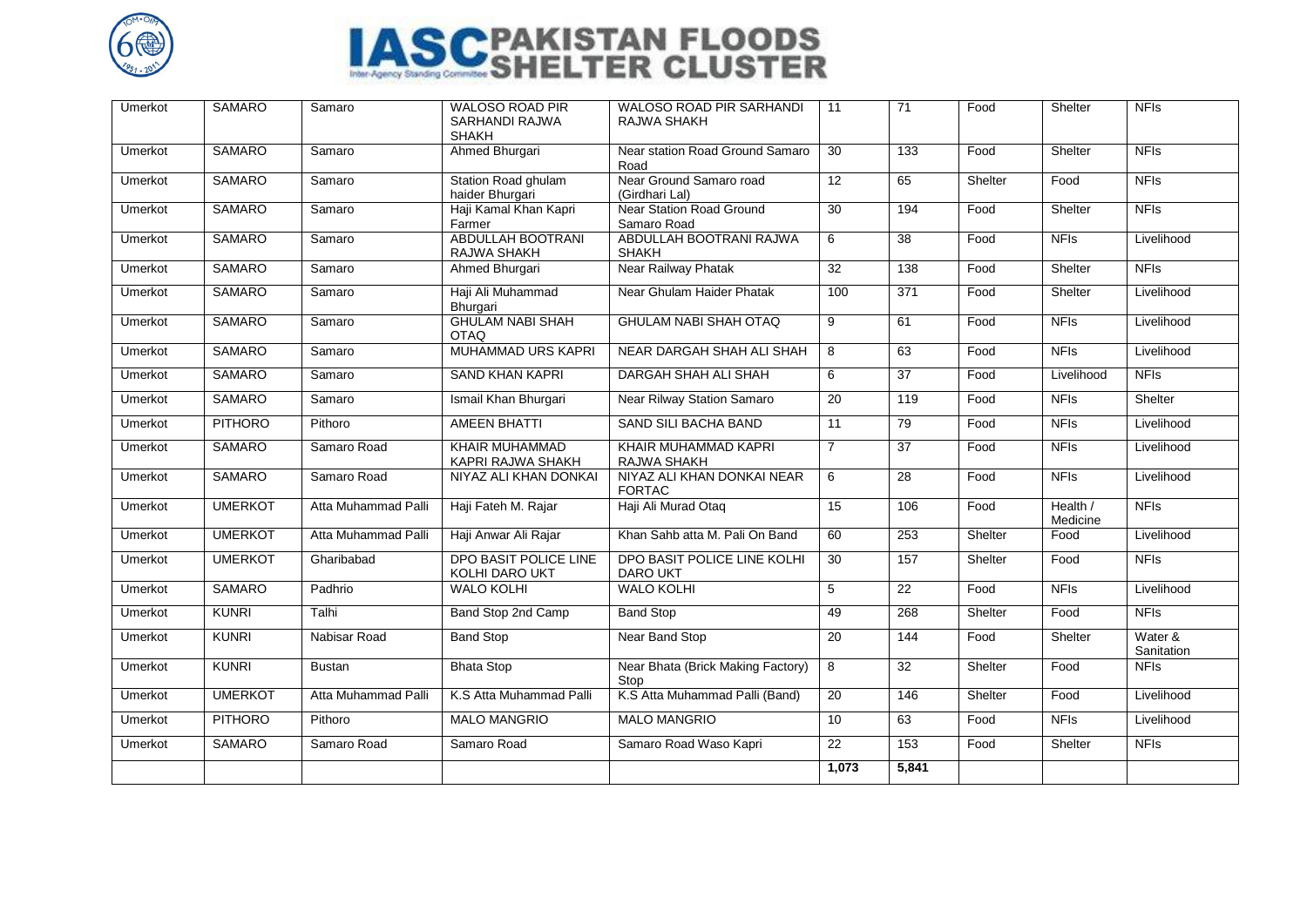



## **Umerkot District Analysis**

- **44** Temporary Settlements(TS) with **1,073** families / **5,841** individuals.
- All 44 settlements are spontaneous, with no camp management or site management agency.
- 44% TS indicate they will stay 1-3 months, 33% indicate 3 months or more.
- Obstacles to return: 70% indicate home village totally not accessible due to water, 68% indicate no means to rebuild their homes.

#### **Health**

- 163 cases of water borne diseases.
- 103 cases of skin problems.
- 116 cases of acute watery diarrhoea.
- 8 cases of respiratory infection.
- 96 unimmunised children were reported at the settlements.
- 48% of TS indicated shortage of medicine at health facilities.
- For 24 settlements the nearest health facilities is over 3 Km away.

## **Shelter**

- 463 families have not received plastic sheeting
- 499 families have not received blankets
- 899 families have not received any lighting assistance
- 695 families have not received kitchen sets
- Only 41 families have received tool kits

# **WASH (Water, Sanitation & Hygiene)**

- There are 147 latrines in the 44 TS
- 0 bathing areas in the all TS
- 29 settlements have 5 to 10 litres of total water per person, per day.
- 37 settlements have less than 2.5 litres of drinking water per person, per day, 6 settlements have 2.5 to 3 litres.
- 10 settlement the families have to walk more than 60 minutes to collect water, 6 settlements 30 60 minutes.

# **Food**

- 96% buy their food with cash.
- 76% of TS resident's income is usually spent on food.
- 83% of families have a source of income.
- 17% of families have taken out loans after the floods.